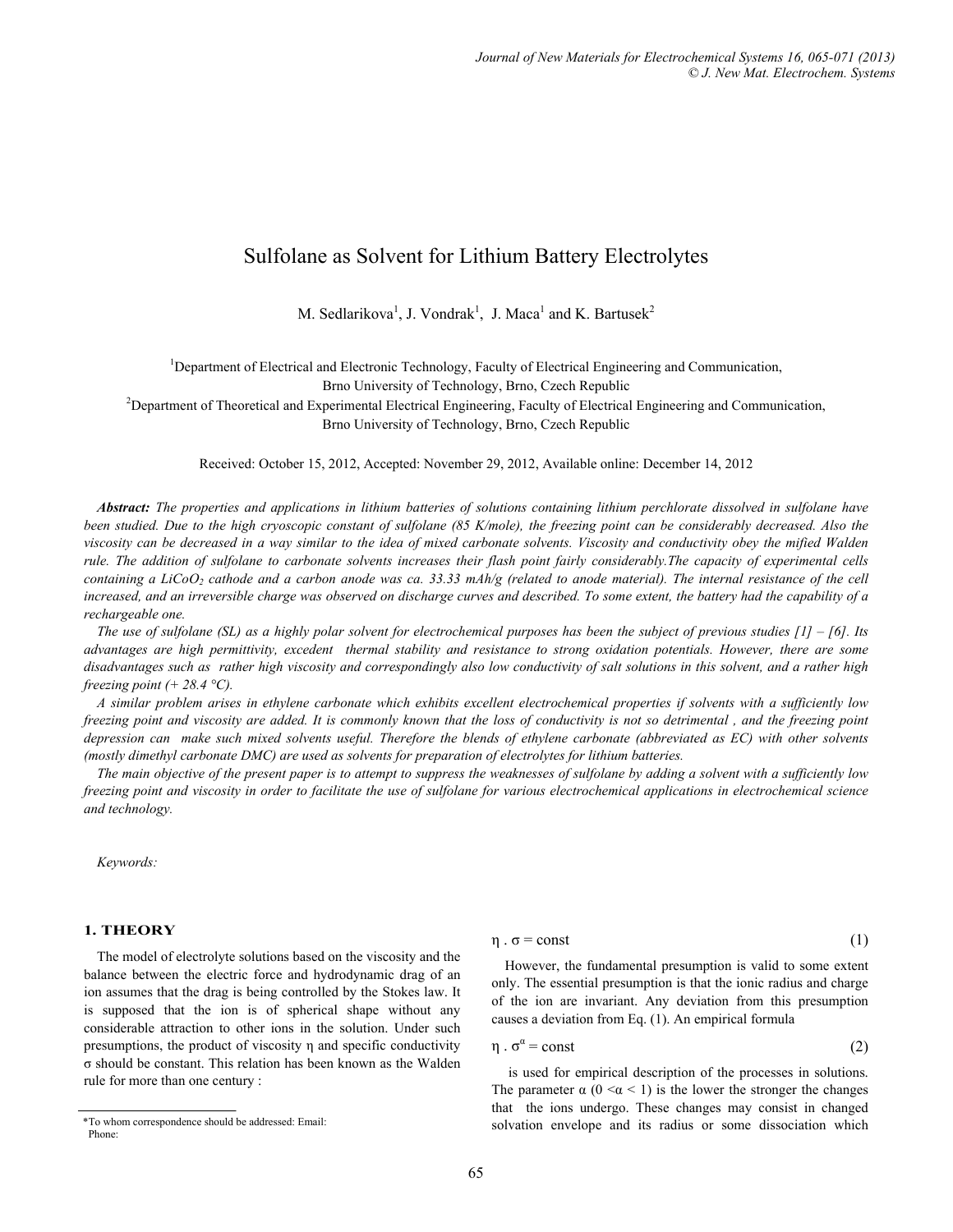

Figure 1. XRD pattern of  $LiCoO<sub>2</sub>$  used (direct output from the diffractograph)

would afect the effective charge of the solvated ion. Also ion pairing may be responsible for the lower value of the exponent.

Equation (2) has often been used for description of ionic liquids  $[7] - [11]$ .

Both viscosity and conductivity are usually plotted in logarithmic scales and the exponent can be obtained by comparison of the slopes of their almost linear plots.

Another group of properties would be illustrated by the phase diagram of the binary mixture of SL and other solvents and the viscosity of a binary mixture of liquids at a temperature below the freezing point of one component. Finally, the dielectric properties expressed by the apparent permittivity *ε* at various frequencies could help to understand the behavior of two mixed strongly polar liquids.

# **2. EXPERIMENTAL**

#### **2.1. Preparation of solutions**

Sulfolane (SL), dimethyl carbonate (DMC) and propylene carbonate (PC) were distilled and used as solvents. Lithium perchlorate  $LiClO<sub>4</sub>$  was dried for 24 hours at 130 °C in air.

The following solutions were prepared:

- $\bullet$  sulfolane + 1M LiClO<sub>4</sub>
- sulfolane (70 %) + propylene carbonate (30 %)
- sulfolane (70 %) + propylene carbonate (30 %) + 1M LiClO<sub>4</sub>

The solvents are fairly hygroscopic. Due to extreme values of sulfolane cryoscopic constant (*vide infra*), all preparations were performed in dry atmosphere of a glove box.

#### **2.2. Instrumentation**

The conventional device for cryoscopy was applied. The cooling

was done by liquid air. Measurements were performed at temperatures from  $+30$  °C to -40 °C.

Electrical conductivity was measured in a temperature range from 22 °C to 90 °C in a commercial conductivity cell and a RCL meter.

The cell Agilent 16452A connected to the RCL meter Agilent 4284 was used for estimation of sulfolane permittivity.

The flash point was estimated by open crucible method.

Dynamic viscosity was observed using the falling ball Höppler viscosimeter.

Viscosity and conductivity were measured in the temperature range from 22 °C to 90 °C.

#### **2.3. Electrode materials and experimental cell**

Cathode material was prepared in the laboratory from lithium carbonate and cobalt nitrate by sintering, grinding and repeated sintering. Ten percent of carbon Super C and 10 percent of PVDF were added to the substance. The XRD spectrum of this sample is shown in Fig. 1. Apparently, its major constituent was  $LiCoO<sub>2</sub>$ . Its capacity was the capacity of 130 Ah/g in a conventional metallic cel (El-Cell) in connection to lithium metal counter electrode and an electrolyte of  $LIPF_6$  in the mixture of ethylene carbonate and dimethyl carbonate (unpublished results).

Anode material was natural graphite powder ČR 595 ( Graphite Týn Czech Republic) with 10% of PDFE.

Electrode materials were deposited in a slurry on metallic discs (2.5 cm in diameter) and pressed in heat of  $200 - 400$  °C.

The metallic cell (El-Cell, GmbH, Germany) was assembled from both positive and negative electrodes and a sheet of non woven glass separator in a glove box with controlled argon atmosphere.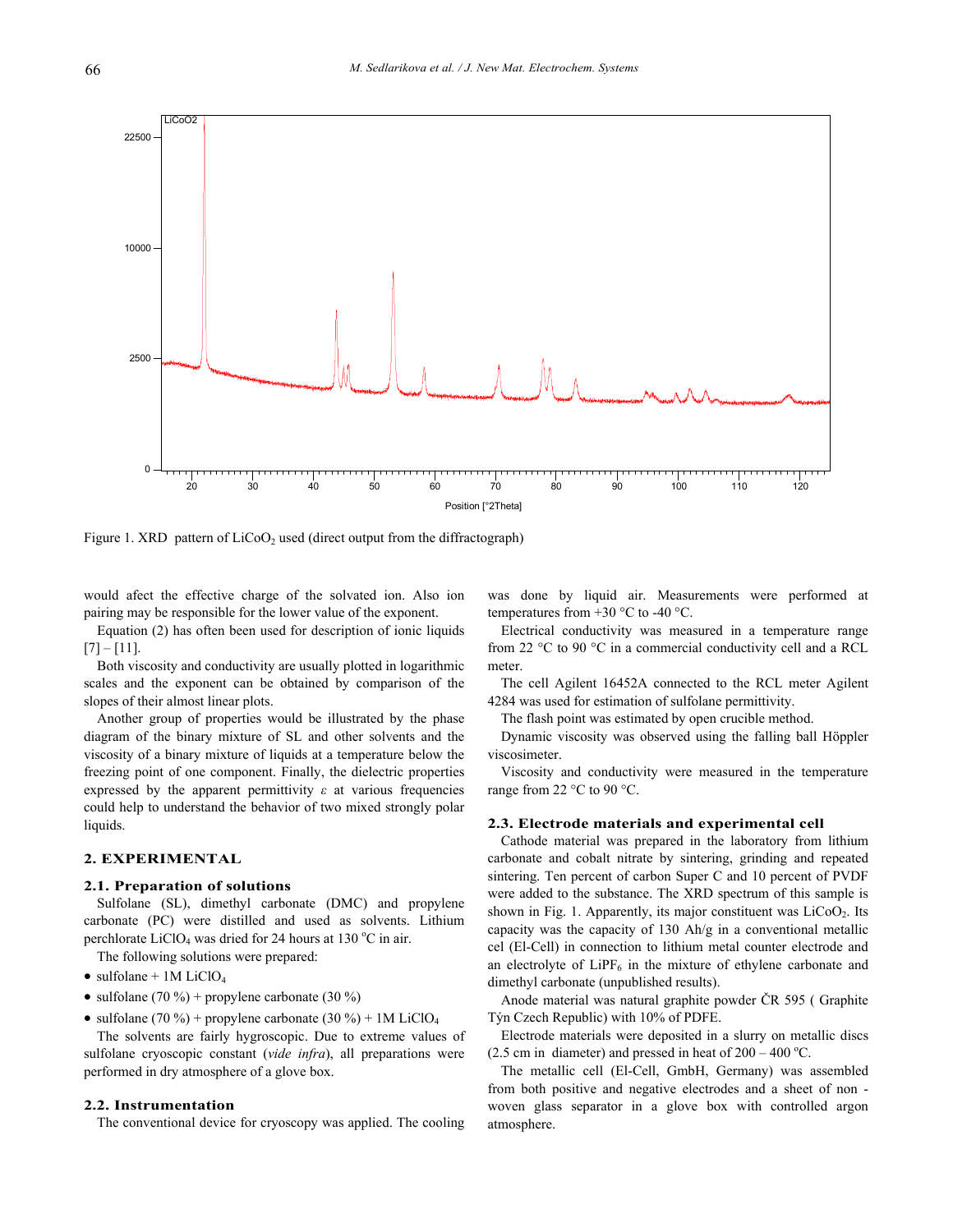

Figure 2. Increase of the flashpoint of organic solvents caused by addition of sulfolane. Curve 1: sulfolane + ethylene carbonate, 2: sulfolane + propylene carbonate, 3: sulfolane + dimethyl sulfoxide, 4: sulfolane + dimethyl carbonate.



Figure 3. Relative permittivity *ε*´ in frequency range 0.075 to 30 MHz for mixtures containing 20 % of PC (upper curve, diamonds) and of 100 % sulfolane (lower curve, circles).

#### **3. RESULTS**

# **3.1. Flash point**

The flash point of SL mixtures with several other solvents is indicated in Fig. 2. Apparently, the flash point of solvents with an intrinsically high flash point is not considerably influenced by an addition of SL. However, in more flammable solvents such an increase of flash point can be enhanced to a high degree. The highest flash point increase was observed in the system SL – DMC as the latter is rather volatile. However, the self-ignition temperature of SL on air is between 500  $^{\circ}$ C and 600  $^{\circ}$ C, indicating a high temperature safety limit of SL systems.

# **3.2. Permittivity of sulfolane – propylene carbonate mixtures**

The permittivity of two  $SL + PC$  mixtures in the frequency range between 75 kHz and 30 MHz is shown in Fig. 3, where we can see that it approaches the static permittivity of both substances, and its value decreases monotonously to values close to optical permittivity accessible from the value of refractive index.

At the frequency below 2 MHz, ε´ approaches some steady value close to tabulated data and the imaginary permittivity  $\varepsilon$ '' begins to rise simultaneously. This indicates that the conductance of the liquid starts to prevail over the capacitance of the substances in that frequency range.



Figure 4. Freezing point of solutions of LiClO<sub>4</sub> in sulfolane.



Figure 5. The phase diagram of the system SL – DMC.

### **3.3. Cryoscopy and phase diagram**

The melting (or freezing) point of sulfolane appears to be extremely sensitive to any dissolved substances. For example, due to addition of lithium perchlorate, LiClO<sub>4</sub>, the freezing point decreases as shown in Fig. 4.

Even if it is not accurate, a straight line could be drawn and the cryoscopic constant as high as 85.6 estimated from its slope. Therefore, the latent heat of solidification is more than 10 or 15 times lower than that of water. For more exact values further investigation would be necessary, as they are influenced by the effect of ion association in the system.

The data concerning the system SL - DMC are shown diagrammatically in Fig. 5.

First, the freezing point depression is very markedly visible for high SL concentrations 10 % of DMC is not far from 10 mol. % and the freezing point depression  $11.5\,^{\circ}\text{C}$  was observed.

Therefore, the heat of melting can be estimated at 65 J/g.

Apparently, we can find fairly easily the regions where the freezing point is suppressed well below zero, and therefore the sulfolane solutions can be used in practical applications. This is emphasized even more by the addition of inorganic lithium salt.

The rather high freezing point of sulfolane can clearly be depressed to values which would make the use of SL possible.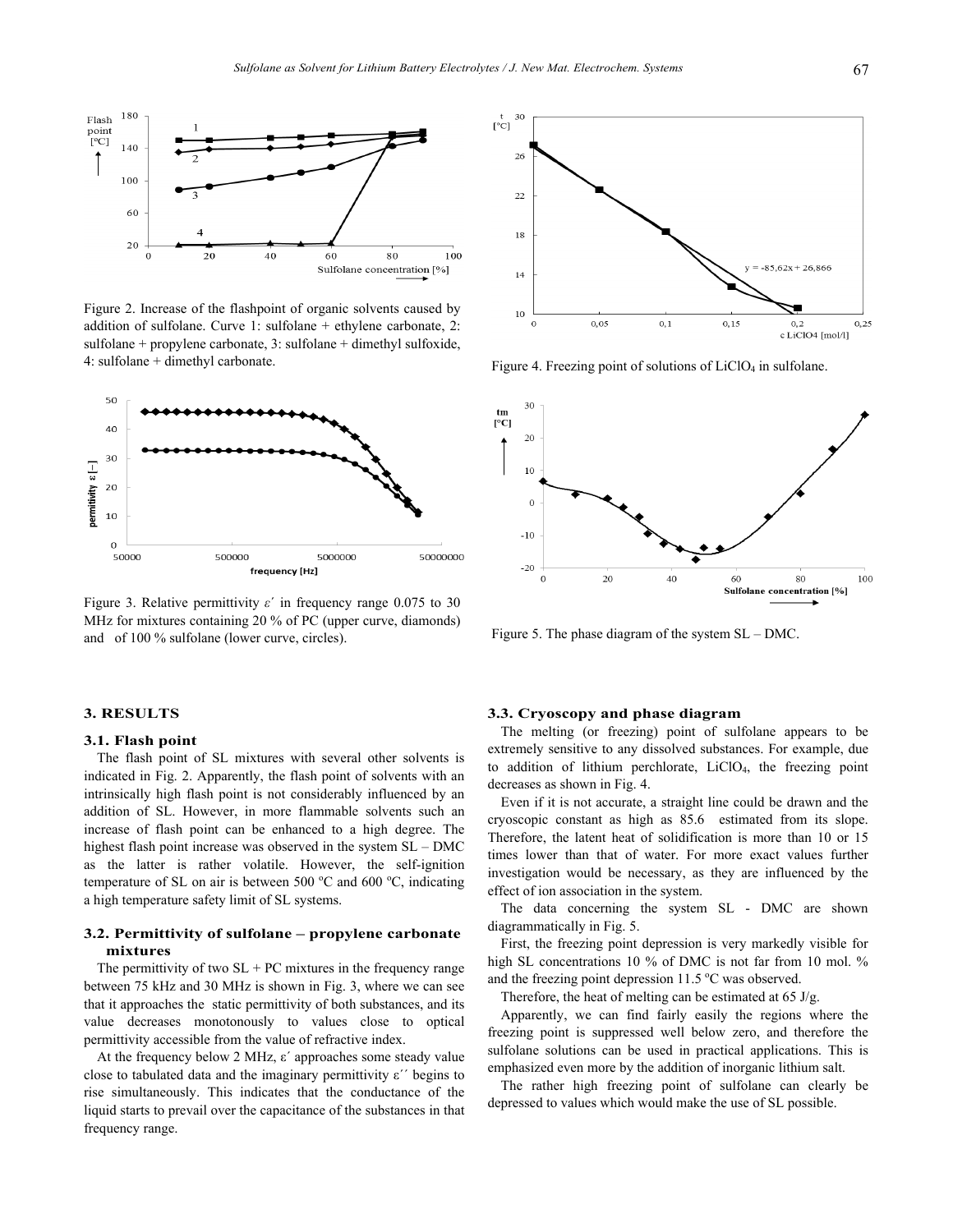

Figure 6. Viscosity *η* at different temperatures. Diamonds: sulfolane, triangles :  $SL + 30$  % PC.



Figure 7. Conductivity  $\sigma$  at different temperatures. Meaning of symbols the same as in Fig. 5.

## **3.4. Viscosity and conductivity**

Solutions of 1 M LiClO<sub>4</sub> in 100  $\%$  SL and in a mixture containing 70 % vol. of SL and 30 % vol. of PC were used for the measurement of conductivity and viscosity. Moreover, the viscosity of pure SL and the mixture of 70 % vol. of SL and 30 % vol. of PC were measured in parallel.

Viscosity and conductivity were measured in a 1 M solution of  $LiClO<sub>4</sub>$  in SL, in the binary solvent consisting of 70 % vol. SL and 30 % vol. PC. The results are shown in Figs. 6 and 7. The values of apparent activation energy of both viscosity and conductivity profile are listed in Table 1.

The rightmost value  $\Delta W$  is the difference between activation **energy values** for viscosity and conductivity. Its average value,  $\Delta W = 0.0672$  eV, is approximately twice or three times as high as the value of thermal energy (equal to  $k = 0.021$  eV). Hence, the

Table 1. Apparent activation energies of viscosity, conductivity and their differences for  $1M$  LiClO<sub>4</sub> in SL and SL+PC solvents.

| system         | $W(\eta)$ [eV] | $W(\sigma)$ [eV] | D W [eV] |
|----------------|----------------|------------------|----------|
| SL             | 0.246          | 0.1825           | 0.0654   |
| $SL + 30\%$ PC | 0.2189         | 0.1512           | 0.0657   |



Figure 8. Logarithmus of conductivity and viscosity for a solution of  $SL + 1M$  LiClO<sub>4</sub> (diamonds) and a mixture of  $SL + PC + 1M$ LiClO4 (triangles), plotted according to modified Walden rule.

increase of temperature from  $+ 20$  to  $+ 90$  °C can play an important role if some structural change of the ionic milieu should be considered. Such a change can be formation and dissociation of ion pairs. Their existence would cause a decrease in conductivity due to the mutual compensation of their charges while their dissociation would increase the total number of charged ions present in the solution.

A similar effect could be associated with ion pairing on viscosity. The viscosity of  $SL+PC$  without  $LiClO<sub>4</sub>$  (equal to 0.006517 Pa.s at 22 °C) increased to 0.00160 Pa.s if 1M LiClO<sub>4</sub> was added.

#### **3.5. Walden Rule**

The modified Walden Rule was applied for the correlation of viscosity and conductivity of  $1M$  LiClO<sub>4</sub> solutions in SL and SL + PC solvents. Results are shown in Fig. 8. The trend of both correlations is similar and an exponent  $\alpha = 0.6$  to 0.7 was evaluated for both of them. *In the Walden theory the value is supposed to be equal to unity and the difference indicates ion association as mentioned above.* 

Hence, the modified Walden Rule is applicable to sulfolane containing electrolytes.

The use of the Walden plot and its modified version was described even for aprotic systems containing ionic liquids [8] - [11].

### **3.6. Basic properties of sulfolane - Discussion**

Let us suppose that the change of conductivity is influenced by the association of ions to some extent. For example, ionic pairs of one cation and one anion cannot be contributed to the conductivity due to the fact that they behave as an uncharged particle in external electric field. Simultaneously, they cause some hindrance of movements in the electrolyte, thus influencing the viscosity. Then we can postulate an assumption that the difference in apparent activation energy  $\Delta W$  can show us the measure of such phenomenon as the degree of ion pairing of equivalent circuits.

The energy of ion pair formation can be estimated from the assumption of energy associated with the electrical field between two ions according to principles of electrostatic phenomenon. However, it would be close to 0.02 eV in a solution of relative permittivity equal to 30 and the distance between ions solvated by sulfolane as low as 0.2 nm. However, the polarizability in a rather strong electric field of ions should be nearly saturated, which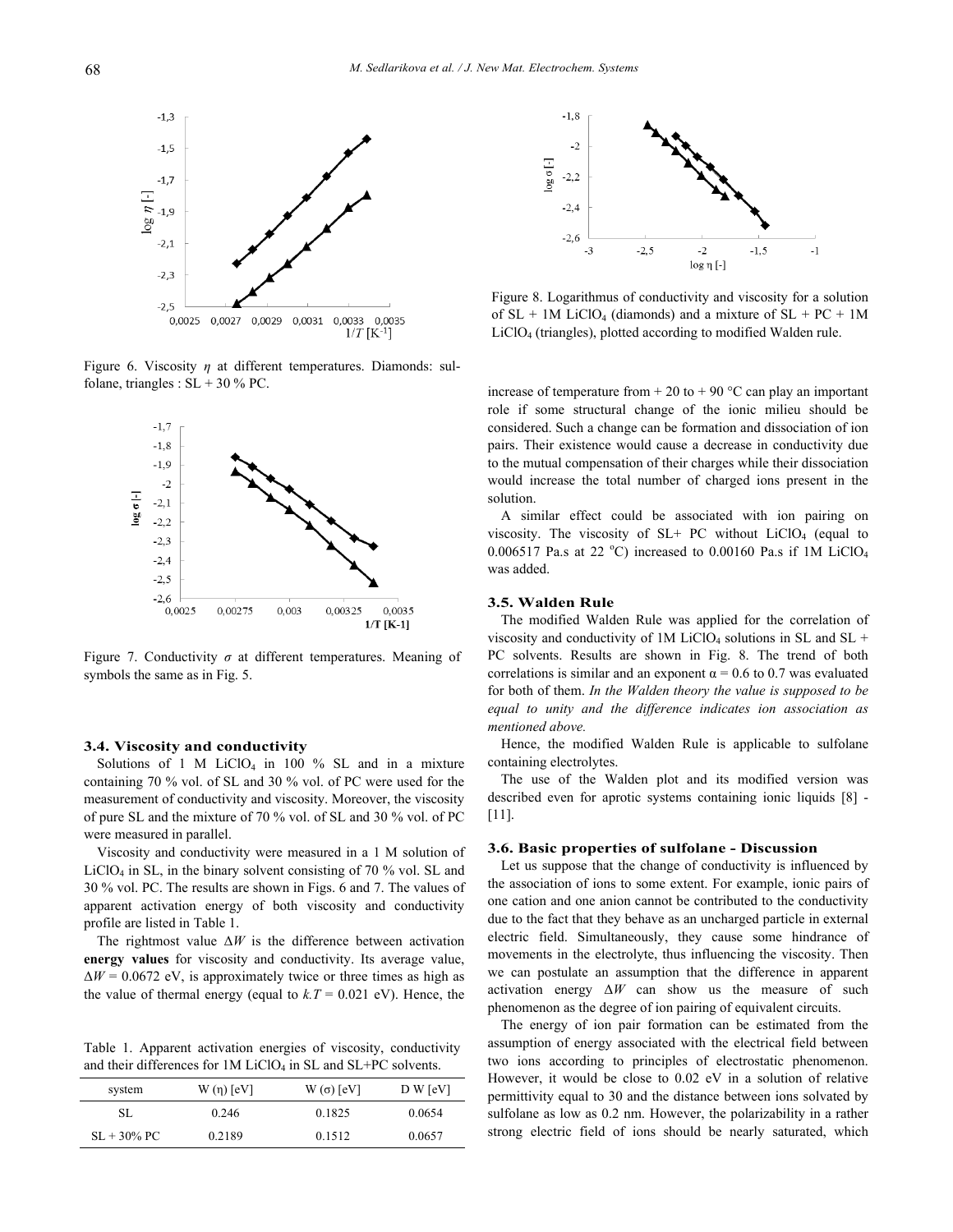would result in apparent permittivity decrease, and energy will be close to 0.067 eV as follows from observations of viscosity and conductivity.

# **3.7. The experimental lithium - ion cell 3.7.1. Visual observations of sulfolane stability**

A lump of lithium (cca  $1 - 1.5$  g) was immersed in 20 ml od 1M LiClO4 dissolved in sulfolane. Visually, no changes of clean lithium surface were observed. Therefore, if any passivation layers or similar substances were formed, they were so thin that they were not visible with a naked eye.

# **3.7.2.** Charging **discharging curves**

Cell No. 1 was assembled using negative electrode of the mass of 3.5 mg and positive mass of 6.5 mg.

After assembling, the voltage of the cell was virtually zero, as both materials (graphite and cathode) were in fully discharged state.

The first three charging / discharging cycles are shown in Fig. 9. Apparently, the charging section is longer than the discharge one and the difference is smaller in the second cycle. Moreover, any plateau cannot be observed in the charging process. Further, the duration of the first part of the charging cycle is much longer than in the other two parts. This effect is generally known in aprotic electrolytes and is called "irreversible charge". It should be noted that the voltage is well within the expected limits for such a system.

In the mode of charging and discharging by constant current, five subsequent cycles were performed and the cycle ability was similar to the previous cycles.

The superposition of charge discharge curves No.1 to No.3 is shown in Fig. 10. The shortening due

to formation of a surface layer and its completion in subsequent cycle is clear after that. The mass of negative electrode was 3.15 mg, as mentioned above, and the charge seems to be limited by it. The discharge times and charges are summarized in Table 2. The charge constitutes 30 to 50 % of the theoretical value for a negative electrode and it diminishes gradually.

third discharge.

Table 2. Specific charge of three galvanostatic discharge cycles

| cycle | duration | charge | As/g         | mAh/g  |
|-------|----------|--------|--------------|--------|
|       | 3800     | 0.70   | $2.01E + 02$ | 55.794 |
| 2     | 2670     | 0.49   | $1.41E + 02$ | 39.202 |
| 3     | 1986     | 0.37   | $1.05E + 02$ | 29.160 |



Figure 9. First three cycles of charging the cell containing 3.5 and 6.5 mg [anode and cathode] with current 0.6 mA.



Figure 10. Galvanostatic cycling at current 0.6 mA. Charging of cell No. 2 to 4.0 V. Curve 1a is first charge, 1b is first discharge, 2a second charge, 2b second discharge, 3a third charge and 3b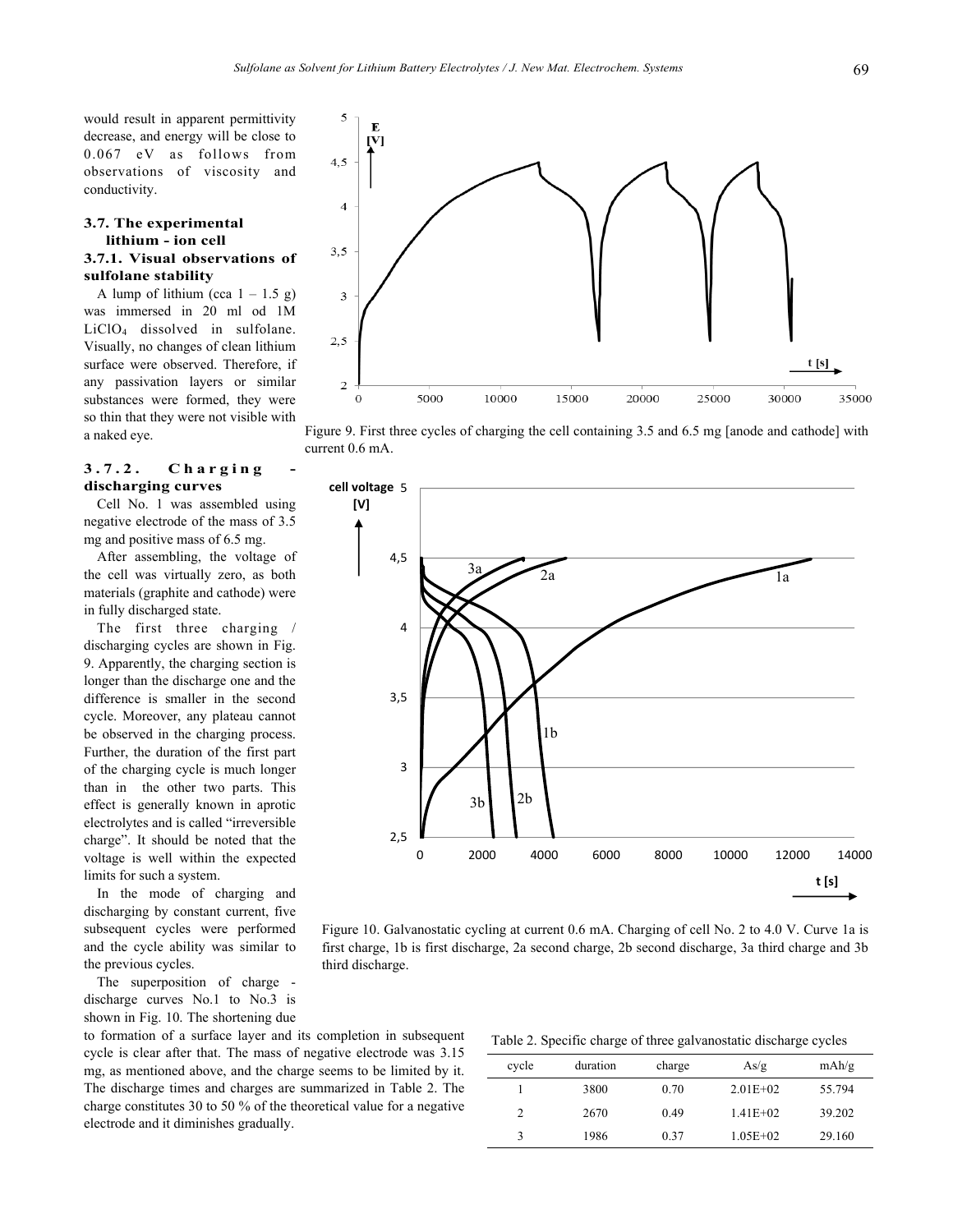

Figure 11. First 10 voltammetric scans of cell No. 2. Scan rate 0.481 mV/s.



Figure 12. EIS spectra of a freshly assembled uncharged cell.



Figure 13. EIS spectra of the cell after 10 voltammetric cycles.

## **3.8. Voltammetry**

Cell No. 2 was assembled using a 6.21 mg anode and a 4.24 mg cathode and a scan of 0.481 mV/s.

First, an EIS spectroscopy was performed at a voltage of 0.039V. Then the cell was charged with 4.0 V.

Then 10 voltammetric cycles were recorded. The result with overlapping voltammograms is in Fig. 11. We can see that the charging (cathodic) part is flattened during the cycling process. Its charge is not much decreased during consecutive cycles. It should be noted that the position of charging peaks is shifted so that the difference between charging and discharging potentials increases. For example, the cathodic peak area decreased from 8.61 mAh/g for the first peak to 7.44 mAh/g for peak No. 3 and to 4.91 mAh/g for peak No. 9 (also related to top 1 g of cathode material). Corresponding peak potentials were 4.136, 4.122 and 3.88 V (peaks No. 1, 3 and 9) Finally, the EIS spectroscopy was repeated. Impedances are described in the following subparagraph.

## **3.9. Impedance spectroscopy**

The impedance at an open circuit potential of a freshly assembled cell is shown in Fig. 11 and – on an enlarged scale – in Fig. 12.

A constant- phase element CPE (in the notation of potentiostat software, Q) with exponent  $n = 0.89$ ) and an almost negligible RC semicircle at highest frequencies were observed. The potential was close to zero.

The impedance EIS spectrum after 10 voltammetric cycles is also given in Figs 12 and 13. It was measured at an open circuit potential 1.8 V.

In Fig. 13 we can observe the presence of a rather well displayed semicircle and an increase of the series resistance of the cell. The high frequency component is increased more than twice and the resistance estimated from the semicircle is also rather high, so that the ohm components increased to nearly 50 Ω from the original value of 15 Ω. This can be ascribed to the formation of a passivation layer responsible for the changes in the course of cycling.

On the contrary, an almost ideal Warburg like admittance is visible in the low frequency part of spectrum.

Finally, another spectrum was obtained after 30 hours of standing with opened circuit, the potential dropped from 3.8 to 1.8 V. The rather high series resistance sank to values closer to the values of a fresh cell.